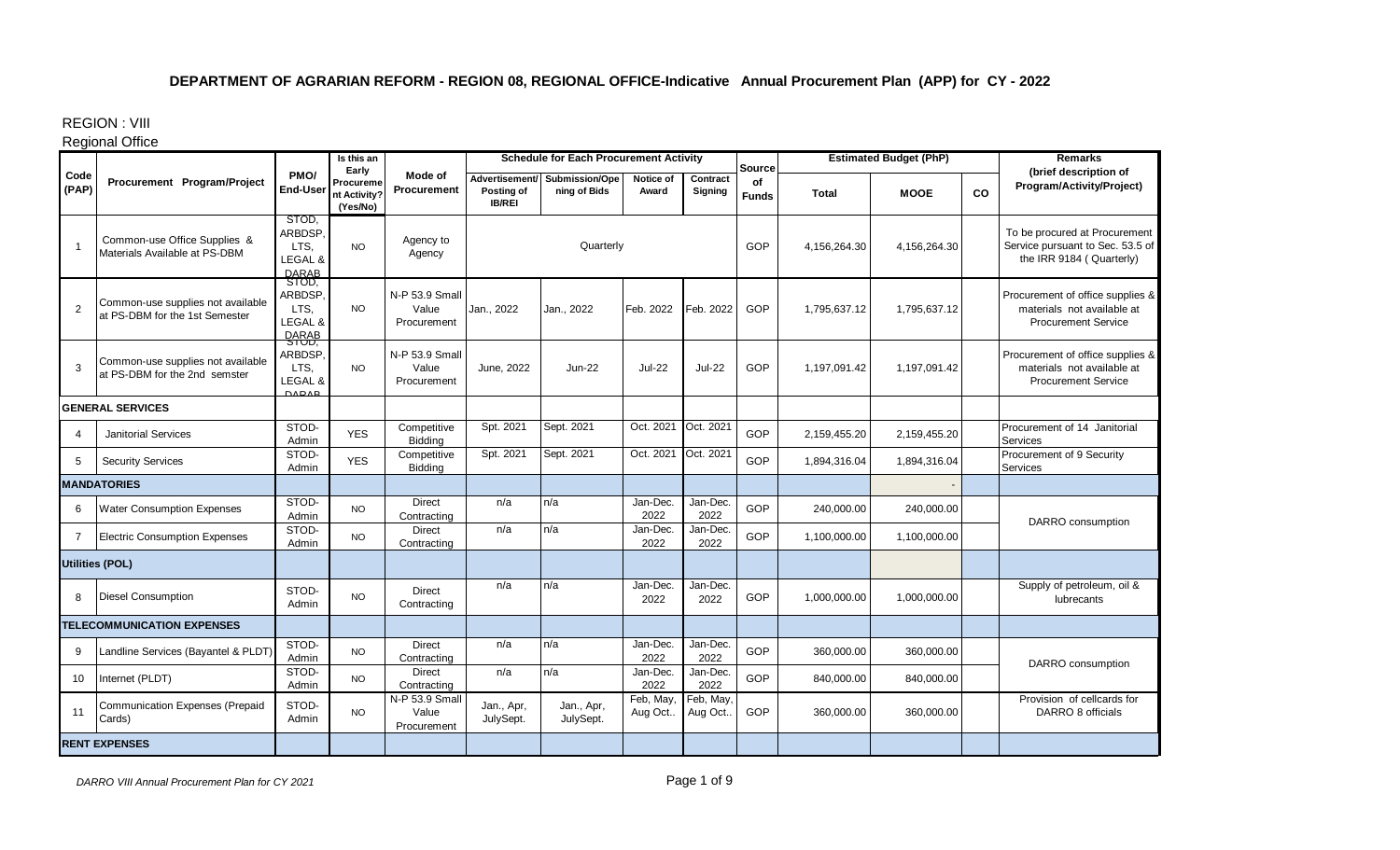| $12 \overline{ }$ | Rental of various equipments/facilities                                                                                     | STOD-<br>Admin | <b>NO</b> | N-P 53.9 Small<br>Value<br>Procurement     |                                  | as the need arises             |                                    |                                          | GOP        | 100,000.00 | 100,000.00 | rental of sound system & other<br>equipment                                                            |
|-------------------|-----------------------------------------------------------------------------------------------------------------------------|----------------|-----------|--------------------------------------------|----------------------------------|--------------------------------|------------------------------------|------------------------------------------|------------|------------|------------|--------------------------------------------------------------------------------------------------------|
|                   | <b>PRINTING EXPENSES</b>                                                                                                    |                |           |                                            |                                  |                                |                                    |                                          |            |            |            |                                                                                                        |
| 13                | Printing & Publication                                                                                                      | STOD-<br>Admin | <b>NO</b> | N-P 53.9 Small<br>Value<br>Procurement     | as needed                        | n/a                            | as needed                          | as needed                                | <b>GOP</b> | 200,000.00 | 200,000.00 | Printing of DAR's Official news<br>quarterly                                                           |
|                   | <b>SUBSCRIPTION EXPENSES</b>                                                                                                |                |           |                                            |                                  |                                |                                    |                                          |            |            |            |                                                                                                        |
| 14                | Newspaper subscription                                                                                                      | <b>STOD</b>    | <b>NO</b> | Direct<br>Contracting                      | monthly                          | n/a                            | monthly                            | monthly                                  | <b>GOP</b> | 30,000.00  | 30,000.00  | daily subscription of newspaper                                                                        |
| 15                | Transportation, Rental and Delivery                                                                                         | <b>STOD</b>    | <b>NO</b> | N-P 53.9 Small<br>Value<br>Procurement     | as needed                        | as needed                      | as needed                          | as needed                                | GOP        | 200,000.00 | 200,000.00 | transportation, rental & delivery<br>of goods                                                          |
|                   | <b>Trainings Conferences</b>                                                                                                |                |           |                                            |                                  |                                |                                    |                                          |            |            |            |                                                                                                        |
| 16                | 25 pax Meals & Snacks<br>(MANCOM Meeting)                                                                                   | STOD-<br>Admin | <b>NO</b> | N-P 53.9 Small<br>Value<br>Procurement     | Jan, May,<br>July & Oct.<br>2022 | Jan, May, July<br>& Oct., 2022 | Feb. June,<br>Aug. &<br>Nov., 2022 | Feb.<br>June,<br>Aug. &<br>Nov.,<br>2022 | GOP        | 168,000.00 | 168,000.00 | 25 pax Meals & Snacks<br>(MANCOM Meeting)                                                              |
| 17                | Regional Office STOD Monthly<br>Conference                                                                                  | STOD-<br>Admin | <b>NO</b> | N-P 53.9 Small<br>Value<br>Procurement     | May 24, 2022                     | May 27, 2022                   | June 1,<br>2022                    | June 3,<br>2022                          | GOP        | 350,000.00 | 350,000.00 | Regional Office STOD<br>Monthly Conference                                                             |
| 18                | STOD Regionwide Quarterly<br>Assessment Conference                                                                          | STOD-<br>Admin | NO.       | N-P 53.9 Small<br>Value<br>Procurement     | n/a                              | Jan.-Dec.                      | Jan.-Dec.                          | Jan.-Dec.                                | GOP        | 360,000.00 | 360,000.00 | STOD Regionwide Quarterly<br>Assessment Conference                                                     |
| 19                | Meals & Snacks for(CARP<br>Anniversary<br>Celebration/Cultural & Social<br>Celebration)                                     | STOD-<br>Admin | NO.       | N-P Lease of<br>Real Property<br>and venue | n/a                              | Jan & Sept.                    | Jan & Sept                         | Jan &<br>Sept.                           | GOP        | 120,000.00 | 120,000.00 | <b>CARP Anniversary</b><br>Celebration/Cultural &<br>Social Celebration                                |
| 20                | Meals & Snacks (Organize &<br>make arrangements for BAC<br>meetings, Pre Proc & Pre Bid<br>Confe & contract signing)        | STOD-<br>Admin | <b>NO</b> | N-P Lease of<br>Real Property<br>and venue | n/a                              | April                          | April                              | May                                      | GOP        | 216,000.00 | 216,000.00 | Organize & make<br>arrangements for BAC<br>meetings, Pre Proc & Pre<br>Bid Confe & contract<br>sionino |
| 21                | Meals & Snacks wt<br>accommodation (Procurement<br>Review & Planning Workshop<br>(PPMP & APP) 45 pax for two<br>$(2)$ days) | STOD-<br>Admin | <b>NO</b> | N-P Lease of<br>Real Property<br>and venue | n/a                              | Feb.                           | Feb.                               | March                                    | GOP        | 135,000.00 | 135,000.00 | Procurement Review &<br>Planning Workshop (PPMP<br>& APP) 45 pax for two (2)<br>days                   |
| 22                | Meals & Snacks (Family Day)                                                                                                 | STOD-<br>Admin | <b>NO</b> | N-P Lease of<br>Real Property<br>and venue | n/a                              | April                          | April                              | April                                    | GOP        | 240,000.00 | 240,000.00 | Lease of venue for Family<br>Day                                                                       |

*DARRO VIII Annual Procurement Plan for CY 2021* Page 2 of 9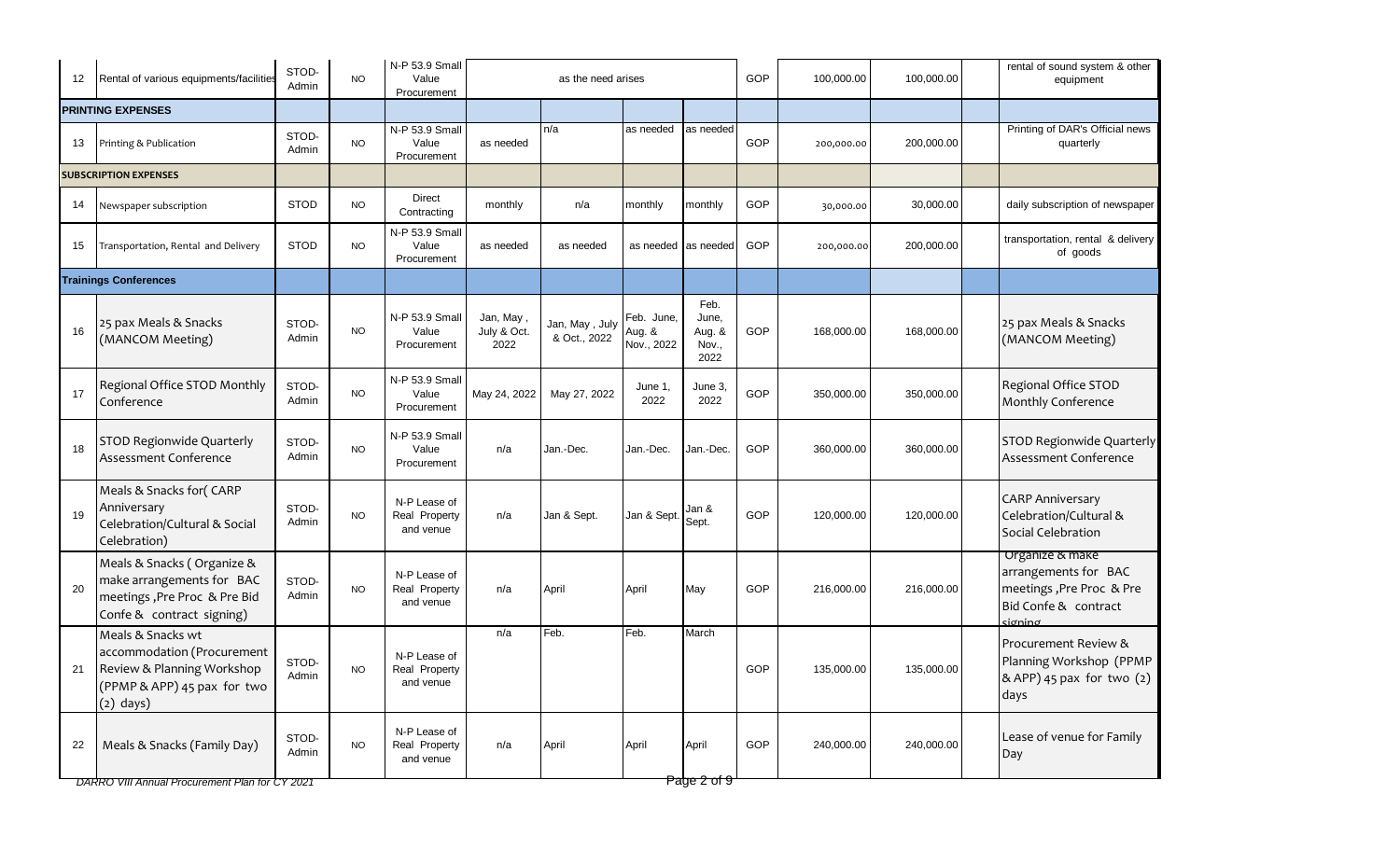| 23 | Meals & Snacks wt<br>accommodation (Procurement<br>Planning Conference quarterly)                                                                                  | STOD-<br>Admin | <b>NO</b> | N-P 53.9 Small<br>Value<br>Procurement     | Jan, May,<br>July & Oct.           | Jan, May, July<br>& Oct.        | Feb. June,<br>Aug. &<br>Nov.       | Feb.<br>June,<br>Aug. &<br>Nov.       | GOP | 270,000.00 | 270,000.00 | Procurement Planning<br>Conference (quarterly)                                                                                                                     |
|----|--------------------------------------------------------------------------------------------------------------------------------------------------------------------|----------------|-----------|--------------------------------------------|------------------------------------|---------------------------------|------------------------------------|---------------------------------------|-----|------------|------------|--------------------------------------------------------------------------------------------------------------------------------------------------------------------|
| 24 | Meals & Snacks (Personnel<br><b>Enhancement Cum Socio-</b><br>Cultural Activity)                                                                                   | STOD-<br>Admin | <b>NO</b> | N-P Lease of<br>Real Property<br>and venue | n/a                                | April                           | April                              | May                                   | GOP | 90,000.00  | 90,000.00  | Personnel Enhancement<br>Cum Socio-Cultural Activity                                                                                                               |
| 25 | Meals & Snacks & Venue<br>(STOD Quarterly Staff<br>Conference)                                                                                                     | STOD-<br>Admin | <b>NO</b> | N-P Lease of<br>Real Property<br>and venue | n/a                                | March & July                    | March &<br>July                    | March &<br>July                       | GOP | 80,000.00  | 80,000.00  | STOD Quarterly Staff<br>Conference                                                                                                                                 |
| 26 | Meals & Snacks wt venue<br>(STOD Team Building)                                                                                                                    | STOD-<br>Admin | <b>NO</b> | N-P 53.9 Small<br>Value<br>Procurement     | <b>Jul-22</b>                      | <b>Jul-22</b>                   | <b>Jul-22</b>                      | <b>Jul-22</b>                         | GOP | 210,000.00 | 210,000.00 | <b>STOD Team Building</b>                                                                                                                                          |
| 27 | Meals & Snakcs wt venue<br>(RSPB Deliberation)                                                                                                                     | STOD-<br>Admin | <b>NO</b> | N-P 53.9 Smal<br>Value<br>Procurement      | Feb., June,<br>Aug & Nov.          | Feb., June, Aug<br>& Nov.       | Feb., June<br>Aug & Nov            | Feb.,<br>June, Aug<br>& Nov.          | GOP | 150,000.00 | 150,000.00 | <b>RSPB Deliberation</b>                                                                                                                                           |
| 28 | Meals & Snacks wt venue<br>(STOD Training &<br>Scholarship/seminars/conferen<br>ces)                                                                               | STOD-<br>Admin | <b>NO</b> | N-P 53.9 Small<br>Value<br>Procurement     | Jan.-May,<br>2022                  | Jan.-May, 2022                  | Jan.-May,<br>2022                  | Jan.-May,<br>2022                     | GOP | 500,000.00 | 500,000.00 | STOD Training &<br>Scholarship/seminars/confe<br>rences                                                                                                            |
| 29 | Meals & Snacks wt venue (QMS<br>Sectoral Review of documents<br>Document Review and Report<br>Preparation, Site Audit,<br>Surveillance Audit and<br>Certification) | STOD-<br>Admin | <b>NO</b> | N-P 53.9 Small<br>Value<br>Procurement     | Feb., June,<br>Aug & Nov.,<br>2022 | Feb., June, Aug<br>& Nov., 2022 | Feb., June,<br>Aug &<br>Nov., 2022 | Feb.,<br>June, Aug<br>& Nov.,<br>2022 | GOP | 500,000.00 | 500,000.00 | QMS Sectoral Review of<br>documents (Document<br>Review and Report<br>Preparation, Site Audit,<br>Surveillance Audit and<br>Certification                          |
| 30 | Seminar-Workshop on<br>Preparartion and<br>Reconciliation of Financial<br>Reports and Discussion of<br>other Accounting Matters<br>(45, 000.00/activity)           | STOD-<br>Actg  | <b>NO</b> | N-P Lease of<br>Real Property<br>and venue | Quarterly                          |                                 |                                    |                                       |     | 180,000.00 | 180,000.00 | Seminar-Workshop on<br>Preparartion and<br>Reconciliation of<br>Financial Reports and<br>Discussion of other<br><b>Accounting Matters</b><br>(45, 000.00/activity) |
| 31 | Seminar-Workshop on<br>eNGAs Implementation<br>(45,000.00/activity)                                                                                                | STOD-<br>Actg  | <b>NO</b> | N-P 53.9 Small<br>Value<br>Procurement     | Jan-Dec.                           | Jan.-Dec.                       | Jan.-Dec.                          | Jan.-Dec.                             | GOP | 180,000.00 | 180,000.00 | Seminar-Workshop on<br>eNGAs Implementation<br>(45,000.00/activity)                                                                                                |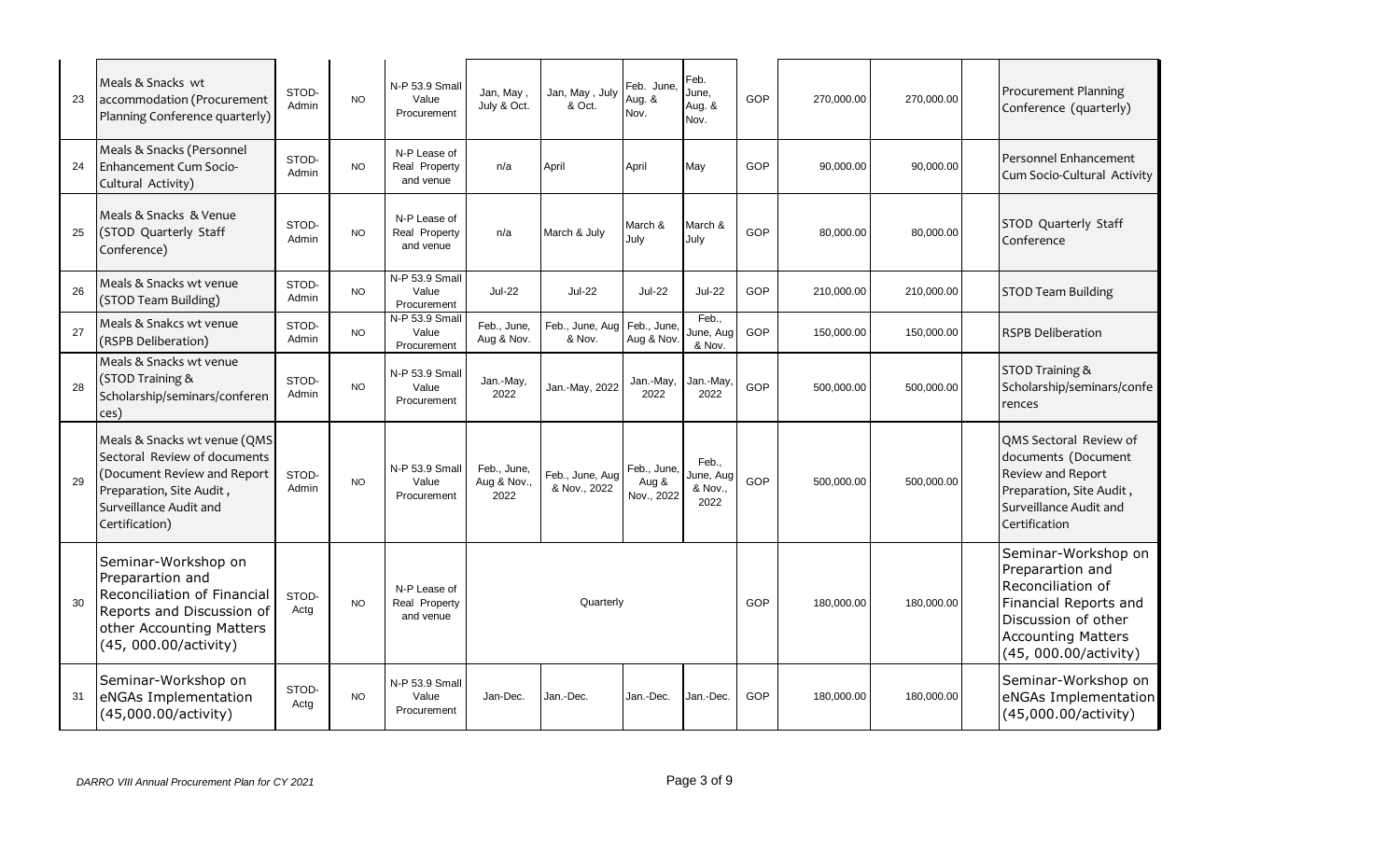| 32 | Meals & Snacks (Preparation of<br><b>Budget and Financial</b><br>Accountabilty Reports (Monthly)                                                                                                                                                                                                                                                  | STOD-<br><b>Budget</b> | <b>No</b> | N-P Lease of<br>Real Property<br>and venue | Jan-Dec.               | Jan.-Dec.              | Jan.-Dec.             | Jan.-Dec.                 | GOP | 576,000.00   | 576,000.00   | Preparation of Budget and<br><b>Financial Accountabilty</b><br>Reports (Monthly)                                                                                                                                                                                                                 |
|----|---------------------------------------------------------------------------------------------------------------------------------------------------------------------------------------------------------------------------------------------------------------------------------------------------------------------------------------------------|------------------------|-----------|--------------------------------------------|------------------------|------------------------|-----------------------|---------------------------|-----|--------------|--------------|--------------------------------------------------------------------------------------------------------------------------------------------------------------------------------------------------------------------------------------------------------------------------------------------------|
| 33 | Meals & Snacks (Online<br>Submission of Budget and<br>Financial Accountabilty) Reports<br>(Ouarterly)                                                                                                                                                                                                                                             | STOD-<br><b>Budget</b> | No        | N-P Lease of<br>Real Property<br>and venue |                        | Quarterly              |                       |                           |     | 288,000.00   | 288,000.00   | Online Submission of Budget<br>and Financial Accountabilty<br>Reports (Quarterly)                                                                                                                                                                                                                |
| 34 | Catering Services and<br>Accommodation for Monthly<br>Updating/ Conferences: monthly<br>(30,000.00 per month)                                                                                                                                                                                                                                     | STOD-<br>Personnel     | <b>NO</b> | N-P Lease of<br>Real Property<br>and venue | Jan-Dec.               | Jan.-Dec.              | Jan.-Dec.             | Jan.-Dec.                 | GOP | 360,000.00   | 360,000.00   |                                                                                                                                                                                                                                                                                                  |
| 35 | Catering Services and<br><b>Accommodation for HRMPSB</b><br>Deliberation: 10 session per<br>semester (30,000.00 per<br>session)                                                                                                                                                                                                                   | STOD-<br>Personnel     | no        | N-P Lease of<br>Real Property<br>and venue | Jan-Dec.               | Jan.-Dec.              | Jan.-Dec.             | Jan.-Dec.                 | GOP | 600,000.00   | 600,000.00   |                                                                                                                                                                                                                                                                                                  |
| 36 | Meals and Snacks with<br>accommodation for 3 days<br>(Management Review)                                                                                                                                                                                                                                                                          | STOD-<br><b>HRD</b>    | <b>No</b> | N-P Lease of<br>Real Property<br>and venue | March., June,<br>Sept. | March., June,<br>Sept. | March<br>June, Sept   | March.,<br>June,<br>Sept. | GOP | 200,000.00   | 200,000.00   | Meals and Snacks with<br>accommodation for 3 days<br>(Management Review)                                                                                                                                                                                                                         |
| 37 | Meals and snacks (PRIME-HRM<br>Meetings)                                                                                                                                                                                                                                                                                                          | STOD-<br><b>HRD</b>    | No        | N-P 53.9 Small<br>Value<br>Procurement     | March., June,<br>Sept. | March., June,<br>Sept. | March.,<br>June, Sept | March.,<br>June,<br>Sept. | GOP | 40,000.00    | 40,000.00    | Meals and snacks (PRIME-HRM<br>Meetings)                                                                                                                                                                                                                                                         |
| 38 | Meals and snacks (QMS Pillar<br>Meetings)                                                                                                                                                                                                                                                                                                         | STOD-<br><b>HRD</b>    | No        | N-P 53.9 Small<br>Value<br>Procurement     | March., June,<br>Sept. | March., June,<br>Sept. | March<br>June, Sept   | March.,<br>June,<br>Sept. | GOP | 40,000.00    | 40,000.00    | Meals and snacks (QMS Pillar<br>Meetings)                                                                                                                                                                                                                                                        |
| 39 | Meals and snacks (STO QMS<br>Planning and Review Sessions)                                                                                                                                                                                                                                                                                        | STOD-<br><b>HRD</b>    | No        | N-P 53.9 Small<br>Value<br>Procurement     | Jan. & Oct.            | Jan. & Oct.            | Jan. & Oct.           | Jan. &<br>Oct.            | GOP | 45,000.00    | 45,000.00    | Meals and snacks (STO QMS<br>Planning and Review Sessions)                                                                                                                                                                                                                                       |
| 40 | in-nouse trainings (Ennancement<br>and Capability Training for Field<br>Personnel; Orientation for Newly<br>Hired Personnel; Rules and<br>Regulations; Basic Life Support;<br>Values Orientation; Frontline<br>Service Seminar; Team<br>Enhancement & Org. Dev't; Admin<br>Trainings; Finance Trainings; QMS<br>Trainings; and Records Management | STOD-<br><b>HRD</b>    | <b>No</b> | N-P Lease of<br>Real Property<br>and venue | Jan. Dec               | Jan. Dec               | Jan. Dec              | Jan. Dec                  | GOP | 200,000.00   | 200,000.00   | In-nouse trainings<br>(Enhancement and Capability<br>Training for Field Personnel;<br>Orientation for Newly Hired<br>Personnel; Rules and<br>Regulations; Basic Life Support;<br>Values Orientation; Frontline<br>Service Seminar; Team<br>Enhancement & Org. Dev't;<br>Admin Trainings; Finance |
| 41 | Registration Fees (HURIS, Gutrie-<br>Jensen, CSI, CSC, COA, Ysrael<br>Solutions, AGIA, DAP, DBM and<br>GIC)                                                                                                                                                                                                                                       | STOD-<br><b>HRD</b>    | no        | N-P Lease of<br>Real Property<br>and venue | Jan. Dec               | Jan. Dec               | Jan. Dec              | Jan. Dec                  | GOP | 200,000.00   | 200,000.00   | Registration Fees (HURIS,<br>Gutrie-Jensen, CSI, CSC, COA,<br>Ysrael Solutions, AGIA, DAP,<br>DBM and GIC)                                                                                                                                                                                       |
| 42 | <b>EXECOM</b>                                                                                                                                                                                                                                                                                                                                     | STOD-<br><b>HRD</b>    | no        | N-P Lease of<br>Real Property<br>and venue | Jan.-Dec               | Jan.-Dec               | Jan.-Dec              | Jan.-Dec                  | GOP | 480,000.00   | 480,000.00   | <b>EXECOM</b>                                                                                                                                                                                                                                                                                    |
| 43 | <b>GAD Training/Conferences</b>                                                                                                                                                                                                                                                                                                                   | GAD                    | NO.       | N-P Lease of<br>Real Property<br>and venue | GOP<br>Quarterly       |                        |                       |                           |     | 4,100,000.00 | 4,100,000.00 |                                                                                                                                                                                                                                                                                                  |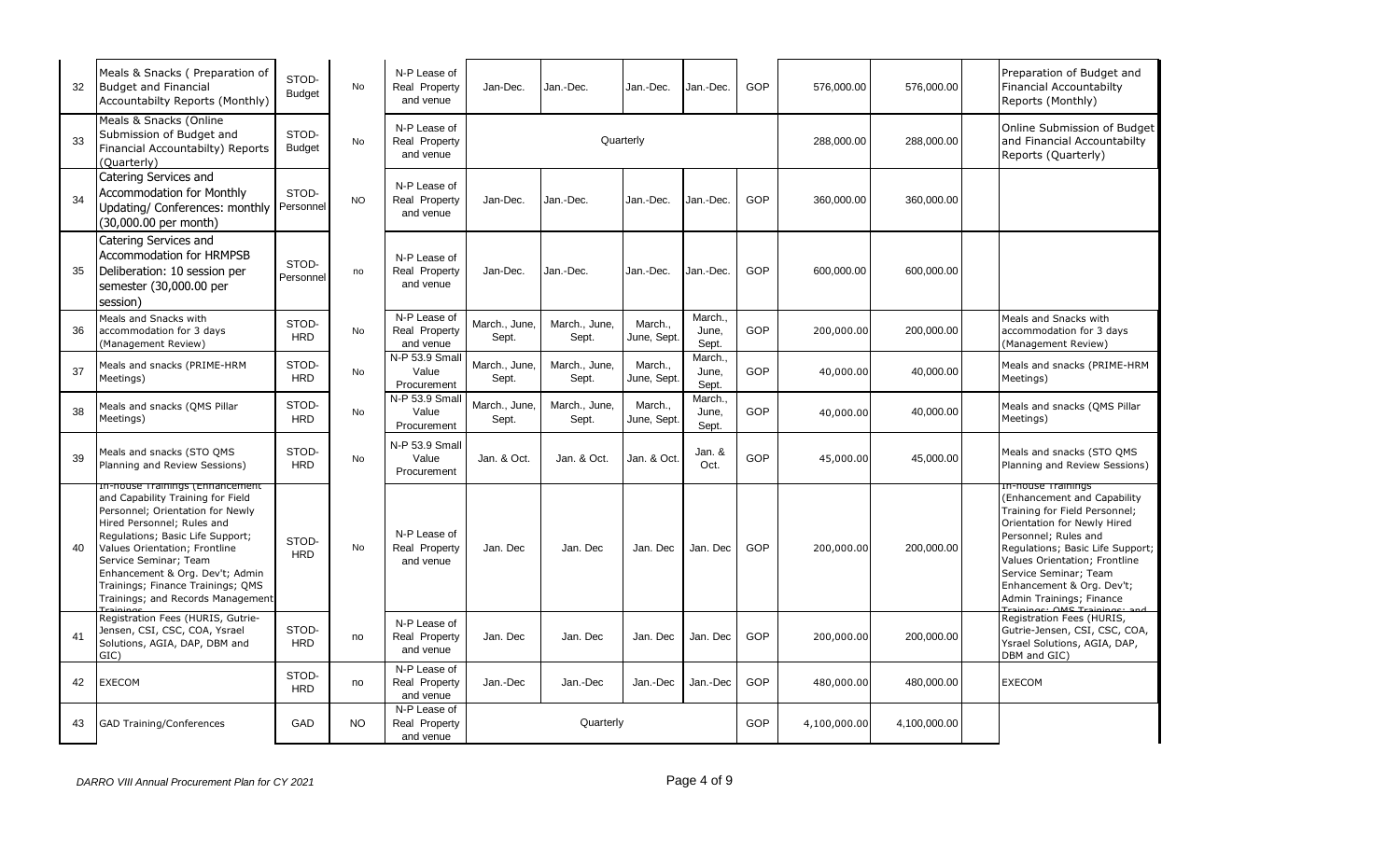| 44 | <b>QUARTERLY ASSESSMENT &amp;</b><br>PERFORMANCE REVIEW                                                                                                | STOD-<br><b>PLANNIN</b><br>G | no | N-P Lease of<br>Real Property<br>and venue | Quarterly                              |                                         |                                            |                                          |     | 900,000.00 | 900,000.00 | <b>QUARTERLY ASSESSMENT &amp;</b><br>PERFORMANCE REVIEW                                                                                                |
|----|--------------------------------------------------------------------------------------------------------------------------------------------------------|------------------------------|----|--------------------------------------------|----------------------------------------|-----------------------------------------|--------------------------------------------|------------------------------------------|-----|------------|------------|--------------------------------------------------------------------------------------------------------------------------------------------------------|
| 45 | MONTHLY DATEABASE<br><b>ASSESSENT</b>                                                                                                                  | STOD-<br><b>PLANNIN</b><br>G | no | N-P Lease of<br>Real Property<br>and venue | Jan.-Dec                               | Jan.-Dec                                | Jan.-Dec                                   | Jan.-Dec                                 | GOP | 900,000.00 | 900,000.00 | MONTHLY DATEABASE<br><b>ASSESSENT</b>                                                                                                                  |
| 46 | 25 PAX Meals & Two<br>Snacks (Meeting/<br>Conference with<br>DARPOPersonnel, Farmer<br>Beneficiaries and other                                         | RD's<br>Office               | no | N-P 53.9 Small<br>Value<br>Procurement     | Jan.-Dec                               | Jan.-Dec                                | Jan.-Dec                                   | Jan.-Dec                                 | GOP | 195,000.00 | 195,000.00 | 25 PAX Meals & Two<br>Snacks (Meeting/<br>Conference with<br>DARPOPersonnel,<br>Farmer Beneficiaries                                                   |
| 47 | Records Related Trainings                                                                                                                              | STOD-<br>Records             | no | N-P 53.9 Small<br>Value<br>Procurement     | Quarterly                              |                                         |                                            |                                          |     | 200,000.00 | 200,000.00 | Records Related Trainings                                                                                                                              |
| 48 | LTS Pre-Assessment Conference;<br>No. of Pax: 10 for 1 day                                                                                             | <b>LTS</b>                   | no | N-P 53.9 Small<br>Value<br>Procurement     | May & Nov.                             | May & Nov.                              | May & Nov                                  | May &<br>Nov.                            | GOP | 28,000.00  | 28,000.00  | LTS Pre-Assessment<br>Conference; No. of Pax: 10 for<br>1 day                                                                                          |
| 49 | Joint PPU Review with other<br>DARPOs; No. of Pax: 10 @ 1 day<br>per month                                                                             | <b>LTS</b>                   | no | N-P Lease of<br>Real Property<br>and venue | Jan.-Dec.                              | Jan.-Dec.                               | Jan.-Dec.                                  | Jan.-Dec.                                | GOP | 77,000.00  | 77,000.00  | Joint PPU Review with other<br>DARPOs; No. of Pax: 10 @ 1<br>day per month                                                                             |
| 50 | Synchronization of LTI Target with<br>Line Agencies: No. of Pax: 50                                                                                    | <b>LTS</b>                   | no | N-P Lease of<br>Real Property<br>and venue | Feb. 2022                              | Feb. 2022                               | Feb-22                                     | Feb-22                                   | GOP | 180,000.00 | 180,000.00 | Synchronization of LTI Target<br>with Line Agencies: No. of Pax:<br>50                                                                                 |
| 51 | Orientation on LTS related<br>issuances: No. of Pax: 20                                                                                                | <b>LTS</b>                   | no | N-P 53.9 Small<br>Value<br>Procurement     | May & Oct.                             | May & Oct.                              | May & Oct.                                 | May &<br>Oct.                            | GOP | 28,000.00  | 28,000.00  | Orientation on LTS related<br>issuances: No. of Pax: 20                                                                                                |
| 52 | LTS Division conferences: No. of<br>pax: 14                                                                                                            | <b>LTS</b>                   | no | N-P 53.9 Small<br>Value<br>Procurement     | Jan. Apr., Jun.<br>Aug. Oct. &<br>Dec. | Jan. Apr., Jun.,<br>Aug. Oct. &<br>Dec. | Jan.<br>Apr., Jun.,<br>Aug. Oct. &<br>Dec. | Jan.<br>Apr., Jun.<br>Aug. Oct<br>& Dec. | GOP | 67,200.00  | 67,200.00  | LTS Division conferences: No. of<br>pax: 14                                                                                                            |
| 53 | RLBET Deliberation: No. of pax: 15                                                                                                                     | <b>LTS</b>                   | no | N-P 53.9 Small<br>Value<br>Procurement     | Feb.,<br>Apr., Jun., Aug.<br>Oct., Dec | Feb.,<br>Apr., Jun., Aug.,<br>Oct., Dec | Feb<br>Apr.,Jun.,A<br>ug., Oct.,<br>Dec    | Feb<br>Apr., Jun.<br>Aug., Oct.<br>Dec   | GOP | 63,000.00  | 63,000.00  | RLBET Deliberation: No. of pax:<br>15                                                                                                                  |
| 54 | Problem Solving session with<br>DARPOs, CSOs, NGOs and other<br>stakeholders on problematic<br>landholdings, flashpoint cases, etc),<br>No. of pax: 35 | <b>LTS</b>                   | no | N-P 53.9 Small<br>Value<br>Procurement     | Sept.                                  | Sept.                                   | Sept.                                      | Sept.                                    | GOP | 34,000.00  | 34,000.00  | Problem Solving session with<br>DARPOs, CSOs, NGOs and other<br>stakeholders on problematic<br>landholdings, flashpoint cases,<br>etc), No. of pax: 35 |
| 55 | Conduct of coordination<br>activities/meetings within the<br>regional level in support to DARPOs;<br>No. of pax: 10                                    | <b>LTS</b>                   | no | N-P Lease of<br>Real Property<br>and venue | Jan.-Dec.                              | Jan.-Dec.                               | Jan.-Dec.                                  | Jan.-Dec                                 | GOP | 91,000.00  | 91,000.00  | Conduct of coordination<br>activities/meetings within the<br>regional level in support to<br>DARPOs; No. of pax: 10                                    |
| 56 | LTS ISO related activities: No. of<br>pax: 14                                                                                                          | <b>LTS</b>                   | no | N-P 53.9 Small<br>Value<br>Procurement     | Feb.Sept &<br>Nov.                     | Feb.Sept & Nov.                         | Feb.Sept &<br>Nov.                         | Feb.Sept<br>& Nov.                       | GOP | 29,400.00  | 29,400.00  | LTS ISO related activities: No.<br>of pax: 14                                                                                                          |
| 57 | Repair and Maintenance of LTS<br>office                                                                                                                | <b>LTS</b>                   | no | N-P Lease of<br>Real Property<br>and venue | Feb. 2022                              | Feb. 2022                               | Feb. 2022                                  | Feb. 2022                                | GOP | 100,000.00 | 100,000.00 | Repair and Maintenance of LTS<br>office                                                                                                                |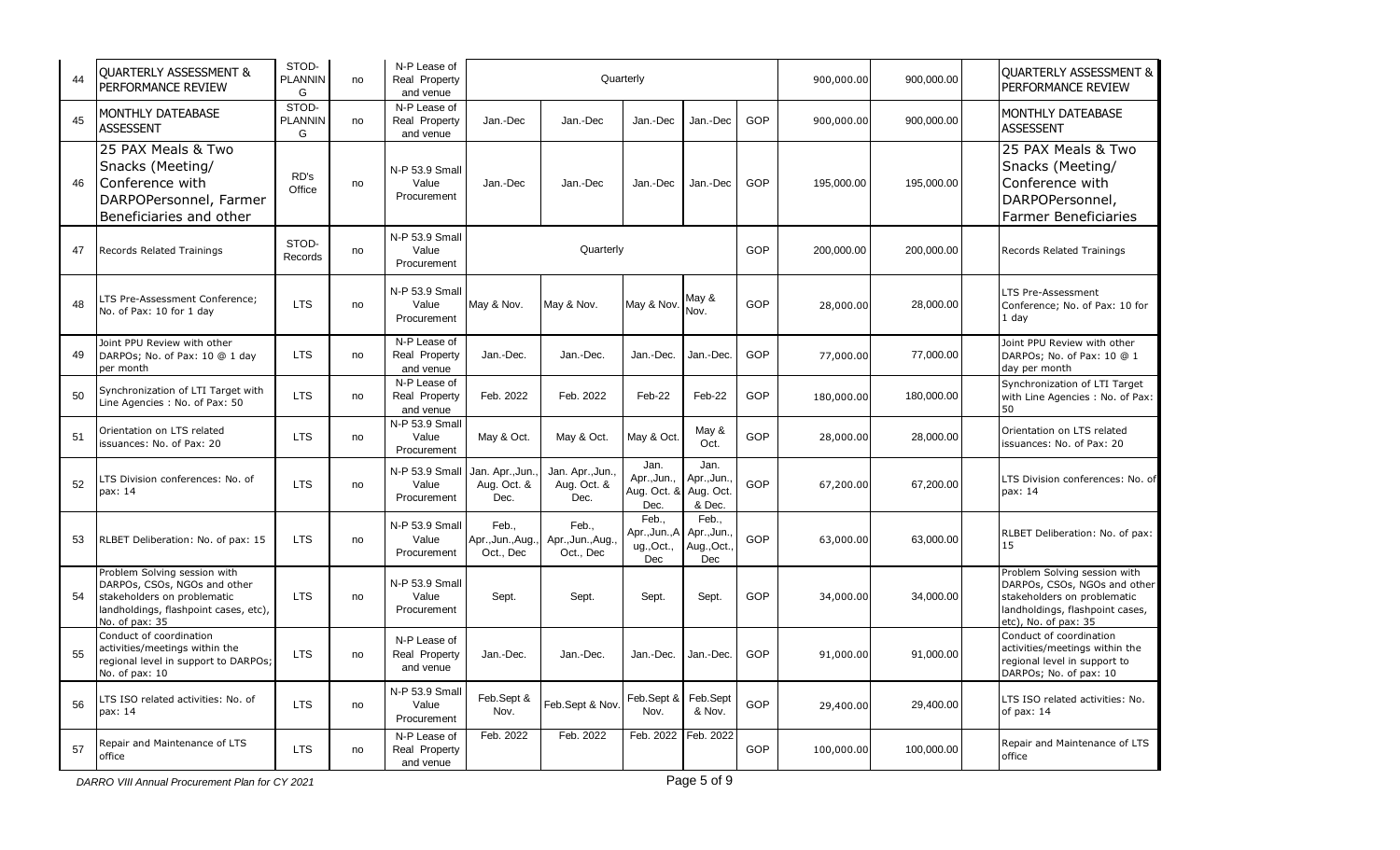| 58 | Monhtly ARBDSP Meetings                                                                                                      | <b>ARBDSP</b> | no | N-P Lease of<br>Real Property<br>and venue |                   |                     |                     |                      |     | 833,000.00 | 833,000.00 | Monhtly ARBDSP Meetings                                                                                                                   |
|----|------------------------------------------------------------------------------------------------------------------------------|---------------|----|--------------------------------------------|-------------------|---------------------|---------------------|----------------------|-----|------------|------------|-------------------------------------------------------------------------------------------------------------------------------------------|
| 59 | Monhtly ARBDSP Project<br>Meetinas                                                                                           | <b>ARBDSP</b> |    |                                            |                   |                     |                     |                      |     |            |            | Monhtly ARBDSP Project<br>Meetings                                                                                                        |
| 60 | QUARTERLY arbdsp Revie and<br>Planning<br>Session                                                                            | <b>ARBDSP</b> |    |                                            |                   |                     |                     |                      |     |            |            | <b>QUARTERLY arbdsp Revie</b><br>and Planning<br>Session                                                                                  |
| 61 | Quarterly QMS Meetings                                                                                                       | <b>ARBDSP</b> |    |                                            |                   |                     |                     |                      |     |            |            | Quarterly QMS Meetings                                                                                                                    |
| 62 | Quarterly Convergence<br>Meetings                                                                                            | <b>ARBDSP</b> |    |                                            |                   |                     |                     |                      |     |            |            | Quarterly Convergence<br>Meetings                                                                                                         |
| 63 | Legal Sector Monthly<br>Staff Conference for 20<br>pax for one day                                                           | <b>LEGAL</b>  | no | N-P Lease of<br>Real Property<br>and venue | Feb.- Oct.        | Feb.- Oct.          | Feb.- Oct.          | Feb.- Oct.           | GOP | 126,000.00 | 126,000.00 | Legal Sector Monthly<br><b>Staff Conference for</b><br>20 pax for one day                                                                 |
| 64 | Cascading of Recent DAR<br>Issuances, Administrative<br>Orders, and Jurisprudence<br>for 30 pax for two days,<br>once a year | LEGAL         | no | N-P Lease of<br>Real Property<br>and venue | March             | March               | March               | March                | GOP | 110,000.00 | 110,000.00 | Cascading of Recent<br>DAR Issuances,<br>Administrative Orders,<br>and Jurisprudence for<br>30 pax for two days,<br>once a year<br>Target |
| 65 | Target Setting/Levelling<br>Off of the Legal Sector<br>for 30 pax for two days                                               | <b>LEGAL</b>  | no | N-P Lease of<br>Real Property<br>and venue | Jan. 2022         | Jan. 2022           | Jan. 2022           | Jan. 2022            | GOP | 110.000.00 | 110.000.00 | Setting/Levelling Off<br>of the Legal Sector for<br>20 pay for two days                                                                   |
| 66 | <b>Personnel Capacity</b><br>Development for 11 pax<br>once a year                                                           | LEGAL         | no | N-P 53.9 Small<br>Value<br>Procurement     | March-Oct<br>2022 | March-Oct.,<br>2022 | March-Oct.<br>2022  | March-<br>Oct., 2022 | GOP | 49,500.00  | 49,500.00  | Personnel Capacity<br>Development for 11<br>pax once a year                                                                               |
| 67 | <b>Enhancement Seminar for</b><br>30 pax for two days                                                                        | <b>LEGAL</b>  | no | N-P Lease of<br>Real Property<br>and venue | Apr-22            | Apr-22              | Apr-22              | Apr-22               | GOP | 110,000.00 | 110,000.00 | <b>Enhancement Seminar</b><br>for 30 pax for two<br>davs                                                                                  |
| 68 | Echo-Seminar for 30 pax<br>for two days                                                                                      | <b>LEGAL</b>  | no | N-P Lease of<br>Real Property<br>and venue | Aug. 2022         | Aug. 2022           | Aug. 2022 Aug. 2022 |                      | GOP | 110,000.00 | 110,000.00 | Echo-Seminar for 30<br>pax for two days                                                                                                   |
| 69 | Mid Year Assessment for<br>30 pax for two days                                                                               | <b>LEGAL</b>  | no | N-P Lease of<br>Real Property<br>and venue | Jun-22            | <b>Jun-22</b>       | <b>Jun-22</b>       | <b>Jun-22</b>        | GOP | 110,000.00 | 110,000.00 | Mid Year Assessment<br>for 30 pax for two<br>days                                                                                         |
| 70 | Year End Assessment for<br>50 pax for two days                                                                               | LEGAL         | no | N-P Lease of<br>Real Property<br>and venue | Dec. 2022         | Dec. 2022           | Dec. 2022 Dec. 2022 |                      | GOP | 180,000.00 | 180,000.00 | Year End Assessment<br>for 50 pax for two<br>davs                                                                                         |
| 71 | <b>DARAB Montly Health</b><br>Meeting                                                                                        | <b>DARAB</b>  | no | N-P Lease of<br>Real Property<br>and venue |                   |                     |                     |                      |     | 144,000.00 | 144,000.00 | <b>DARAB Montly Health</b><br>Meeting                                                                                                     |
| 72 | <b>CMS Updating and</b><br>Cleansing                                                                                         | <b>DARAB</b>  | no | N-P Lease of<br>Real Property<br>and venue |                   |                     |                     |                      |     | 432,000.00 | 432,000.00 | <b>LCMS Updating and</b><br>Cleansing                                                                                                     |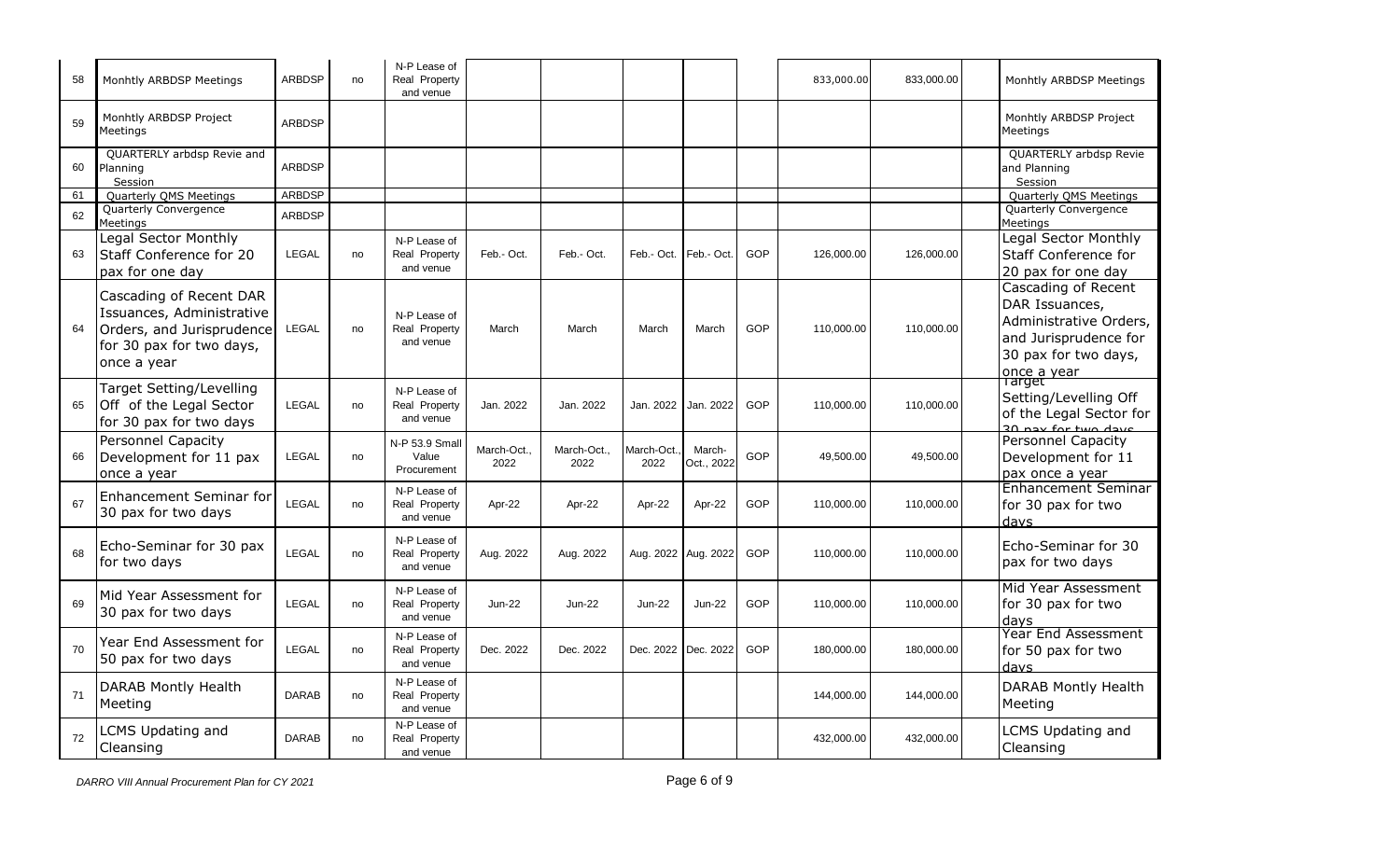| 73 | Quarterly Assessment                                                                                           | <b>DARAB</b>        | no | N-P Lease of<br>Real Property<br>and venue |                          |                          |                           |                           |            | 864,000.00 | 864,000.00 | Quarterly Assessment                                                                                                                               |
|----|----------------------------------------------------------------------------------------------------------------|---------------------|----|--------------------------------------------|--------------------------|--------------------------|---------------------------|---------------------------|------------|------------|------------|----------------------------------------------------------------------------------------------------------------------------------------------------|
| 74 | Information Drive                                                                                              | <b>DARAB</b>        | no | N-P Lease of<br>Real Property<br>and venue |                          |                          |                           |                           |            | 520,000.00 | 520,000.00 | <b>Information Drive</b>                                                                                                                           |
|    | <b>REPAIR AND MAINTENANCE</b>                                                                                  |                     |    |                                            |                          |                          |                           |                           |            |            |            |                                                                                                                                                    |
| 75 | Complete Service of Change-oil of<br>all DAR service vehicles                                                  | STOD-<br><b>GSD</b> | no | N-P 53.9 Small<br>Value<br>Procurement     | Feb, May, July<br>& oct. | Feb, May, July &<br>oct. | Feb, May, Ju<br>ly & oct. | Feb, May, J<br>uly & oct. | GOP        | 292,500.00 | 292,500.00 | Complete Service of Change-oil<br>of all DAR service vehicles                                                                                      |
| 76 | Replacement of Tires (All DAR<br>service vehicles)                                                             | STOD-<br><b>GSD</b> | no | N-P 53.9 Small<br>Value<br>Procurement     | Jun-22                   | <b>Jun-22</b>            | <b>Jun-22</b>             | $Jun-22$                  | GOP        | 420,000.00 | 420,000.00 | Replacement of Tires (All DAR<br>service vehicles)                                                                                                 |
| 77 | Repair of DAR service vehicle w/<br>plate no. ABE-1236 (engine,<br>underchassis, electrical, aircon<br>repair) | STOD-<br><b>GSD</b> | no | N-P 53.9 Small<br>Value<br>Procurement     | April, 2022              | April, 2022              | April, 2022               | April,<br>2022            | GOP        | 150,000.00 | 150,000.00 | Repair and maintenance of DAR<br>service vehicle w/ plate no. ABE-<br>1236 (engine, underchassis,<br>electrical, aircon repair)                    |
| 78 | Repair of DAR service vehicle w/<br>plate no. 084407 (engine,<br>underchassis, electrical, aircon<br>repair)   | STOD-<br><b>GSD</b> | no | N-P 53.9 Small<br>Value<br>Procurement     | June, 2022               | June, 2022               | June, 2022                | June,<br>2022             | GOP        | 150,000.00 | 150,000.00 | Repair and maintenance of DAR<br>service vehicle w/ plate no.<br>084407 (engine, underchassis,<br>electrical, aircon repair)                       |
| 79 | kepair of DAR service venicie w/<br>plate no. SGM-949 (engine,<br>underchassis, electrical, aircon             | STOD-<br><b>GSD</b> | no | N-P 53.9 Small<br>Value<br>Procurement     | $May-22$                 | $May-22$                 | $May-22$                  | $May-22$                  | <b>GOP</b> | 150,000.00 | 150,000.00 | Repair and maintenance or DAR<br>service vehicle w/ plate no. SGM<br>949 (engine, underchassis,                                                    |
| 80 | Repair of DAR service vehicle w/<br>plate no. SKW-551 (engine,<br>underchassis, electrical, aircon<br>renair)  | STOD-<br><b>GSD</b> | no | N-P 53.9 Small<br>Value<br>Procurement     | Mar-22                   | Mar-22                   | Mar-22                    | Mar-22                    | GOP        | 150,000.00 | 150,000.00 | electrical aircon repair)<br>Repair and maintenance of DAR<br>service vehicle w/ plate no.<br>SKW-551 (engine,<br>underchassis, electrical, aircon |
| 81 | Repair of DAR service vehicle w/<br>plate no SKW-552 (engine,<br>underchassis, electrical, aircon<br>repair)   | STOD-<br><b>GSD</b> | no | N-P 53.9 Small<br>Value<br>Procurement     | Apr-22                   | Apr-22                   | Apr-22                    | Apr-22                    | GOP        | 150,000.00 | 150,000.00 | Repair and maintenance of DAR<br>service vehicle w/ plate no SKW-<br>552 (engine, underchassis,<br>electrical, aircon repair)                      |
| 82 | Repair of DAR service vehicle w/<br>plate no. SGM-969 (engine,<br>underchassis, electrical, aircon<br>repair)  | STOD-<br><b>GSD</b> | no | N-P 53.9 Small<br>Value<br>Procurement     | $May-22$                 | $May-22$                 | May-22                    | $May-22$                  | GOP        | 150,000.00 | 150,000.00 | Repair and maintenance of DAR<br>service vehicle w/ plate no. SGM<br>969 (engine, underchassis,<br>electrical, aircon repair)                      |
| 83 | Repair of DAR service vehicle w/<br>plate no. SKC-566 (engine,<br>underchassis, electrical, aircon<br>repair)  | STOD-<br><b>GSD</b> | no | N-P 53.9 Small<br>Value<br>Procurement     | May ,2022                | May ,2022                |                           | Alay ,2022 May ,2022      | GOP        | 150,000.00 | 150,000.00 | Repair and maintenance of DAR<br>service vehicle w/ plate no. SKC-<br>566 (engine, underchassis,<br>electrical, aircon repair)                     |
| 84 | Repair of DAR service vehicle w/<br>plate no. ZGW-466 (engine,<br>underchassis, electrical, aircon<br>repair)  | STOD-<br><b>GSD</b> | no | N-P 53.9 Small<br>Value<br>Procurement     | March, 2022              | March, 2022              | March,<br>2022            | March,<br>2022            | GOP        | 150,000.00 | 150,000.00 | Repair and maintenance of DAR<br>service vehicle w/ plate no.<br>ZGW-466 (engine,<br>underchassis, electrical, aircon                              |
| 85 | Repair of DAR service vehicle w/<br>plate no. ABE-1246 (engine,<br>underchassis, electrical, aircon<br>epair)  | STOD-<br><b>GSD</b> | no | N-P 53.9 Small<br>Value<br>Procurement     | Feb, 2022                | Feb, 2022                | Feb, 2022                 | Feb, 2022                 | GOP        | 150,000.00 | 150,000.00 | Repair and maintenance of DAR<br>service vehicle w/ plate no. ABE-<br>1246 (engine, underchassis,<br>electrical, aircon repair)                    |
|    | <b>REPAIR &amp; MAINTENANCE OF</b><br><b>OFFICE BUILDING</b>                                                   |                     |    |                                            |                          |                          |                           |                           |            |            |            |                                                                                                                                                    |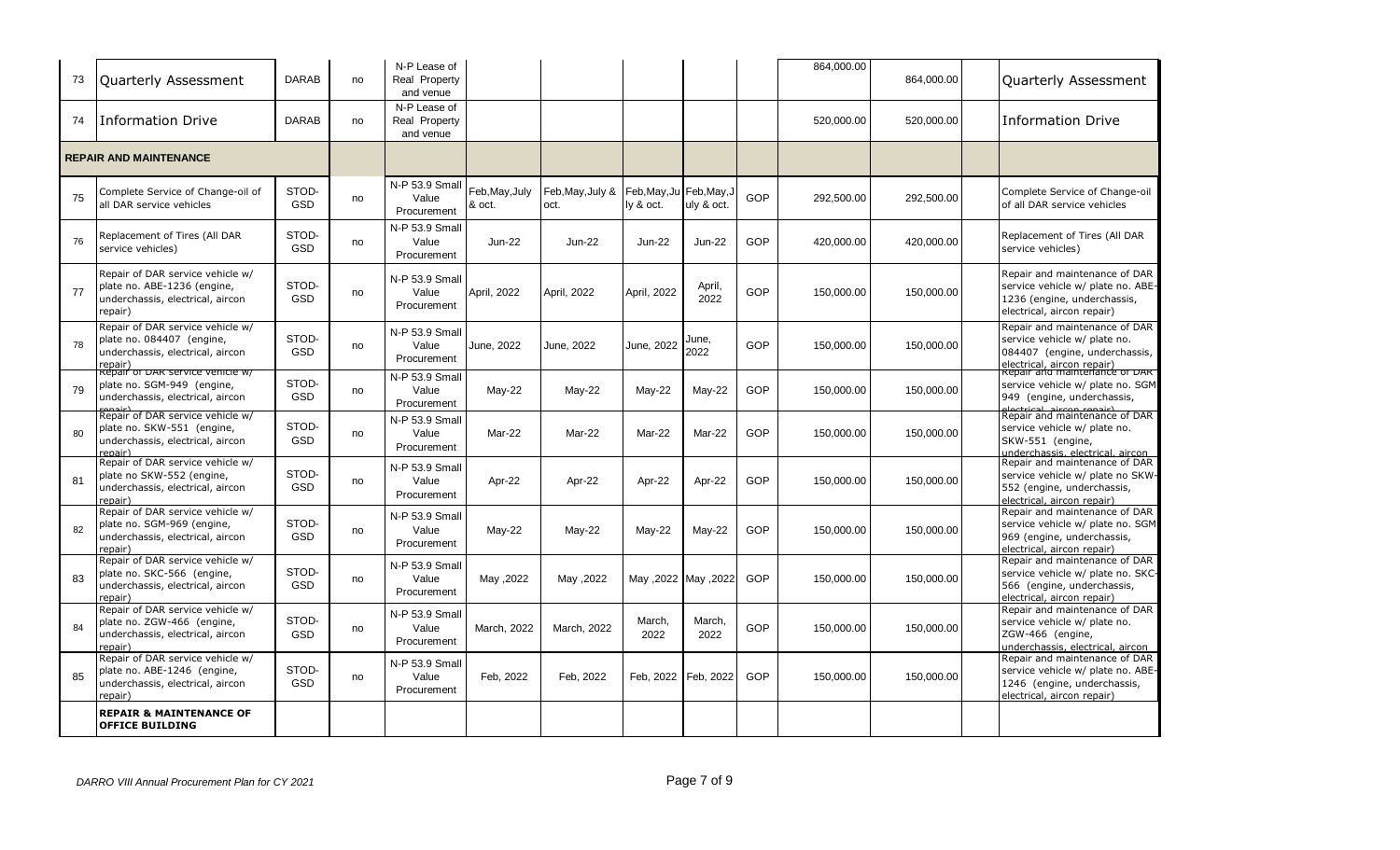| 86 | Repair & mainatenance of Stock<br>Room Extension (Roof Trimming,<br>Ceiling Works, Door Works, Painting<br>Works) | STOD-<br><b>GSD</b> | no | N-P 53.9 Small<br>Value<br>Procurement | <b>Jun-22</b>             | $Jun-22$                  | <b>Jun-22</b>                | <b>Jun-22</b>                | GOP | 50,000.00     | 50,000.00     | Repair & mainatenance of<br>Stock Room Extension (Roof<br>Trimming, Ceiling Works, Door<br>Works, Painting Works) |
|----|-------------------------------------------------------------------------------------------------------------------|---------------------|----|----------------------------------------|---------------------------|---------------------------|------------------------------|------------------------------|-----|---------------|---------------|-------------------------------------------------------------------------------------------------------------------|
| 87 | Roofing Maintenance of RTC<br>(Painting Works)                                                                    | STOD-<br><b>GSD</b> | no | N-P 53.9 Small<br>Value<br>Procurement | <b>Jul-22</b>             | <b>Jul-22</b>             | <b>Jul-22</b>                | <b>Jul-22</b>                | GOP | 40,000.00     | 40,000.00     | Roofing Maintenance of RTC<br>(Painting Works)                                                                    |
| 88 | Maintenance of Guardhouse<br>(Painting Works)                                                                     | STOD-<br>GSD        | no | N-P 53.9 Small<br>Value<br>Procurement | <b>Jul-22</b>             | <b>Jul-22</b>             | <b>Jul-22</b>                | <b>Jul-22</b>                | GOP | 40,000.00     | 40,000.00     | Maintenance of Guardhouse<br>(Painting Works)                                                                     |
| 89 | Maintenance of Power House<br>"GenSet" (Painting Works)                                                           | STOD-<br>GSD        | no | N-P 53.9 Small<br>Value<br>Procurement | <b>Jul-22</b>             | <b>Jul-22</b>             | <b>Jul-22</b>                | <b>Jul-22</b>                | GOP | 40,000.00     | 40,000.00     | Maintenance of Power House<br>"GenSet" (Painting Works)                                                           |
| 90 | Repair of Exit Gate (Fabrication of<br>Metal)                                                                     | STOD-<br><b>GSD</b> | no | N-P 53.9 Small<br>Value<br>Procurement | Aug. 2022                 | Aug. 2022                 |                              | Aug. 2022 Aug. 2022          | GOP | 80,000.00     | 80.000.00     | Repair of Exit Gate (Fabrication<br>of Metal)                                                                     |
| 91 | Roofing Maintenance of DARAB<br>Prov'l Office (Painting Works)                                                    | STOD-<br>GSD        | no | N-P 53.9 Small<br>Value<br>Procurement | Sept. 2022                | Sept. 2022                | Sept. 2022                   | Sept.<br>2022                | GOP | 40,000.00     | 40,000.00     | Roofing Maintenance of DARAB<br>Prov'l Office (Painting Works)                                                    |
| 92 | Roofing Maintenance of LEGAL DIV<br>office (Painting Works)                                                       | STOD-<br>GSD        | no | N-P 53.9 Small<br>Value<br>Procurement | Sept. 2022                | Sept. 2022                | Sept. 2022                   | Sept.<br>2022                | GOP | 40,000.00     | 40,000.00     | Roofing Maintenance of LEGAL<br>DIV office (Painting Works)                                                       |
| 93 | Repair and Maintenance of Non-IT<br>Equipments                                                                    | STOD-<br>GSD        | no | N-P 53.9 Small<br>Value<br>Procurement | March, May,<br>Aug & Oct. | March, May,<br>Aug & Oct. | March,<br>May, Aug &<br>Oct. | March,<br>May, Aug<br>& Oct. | GOP | 150,000.00    | 150,000.00    | Repair and Maintenance of Non-<br><b>IT Equipments</b>                                                            |
|    | $x \times x$ nothing follows $x \times x$                                                                         |                     |    |                                        |                           |                           |                              |                              |     |               |               |                                                                                                                   |
|    | <b>Total</b>                                                                                                      |                     |    |                                        |                           |                           |                              |                              |     | 35,644,364.08 | 35,644,364.08 |                                                                                                                   |

*Prepared/Consolidated by: Reviewed by: Funds Available:*

*ARPT/BAC Secretariat*

**LORNA V. REMANDABAN SEGUNDINO C. MATIAS, JR.** *Planning officer III/ Head BAC Secretariat Budget officer* **JOSEPHINE P. BRUA**

*Recommending Approval:*

 $\mathcal{L}$ 

*DARRO VIII Annual Procurement Plan for CY 2021* **Page 8 of 9** Page 8 of 9